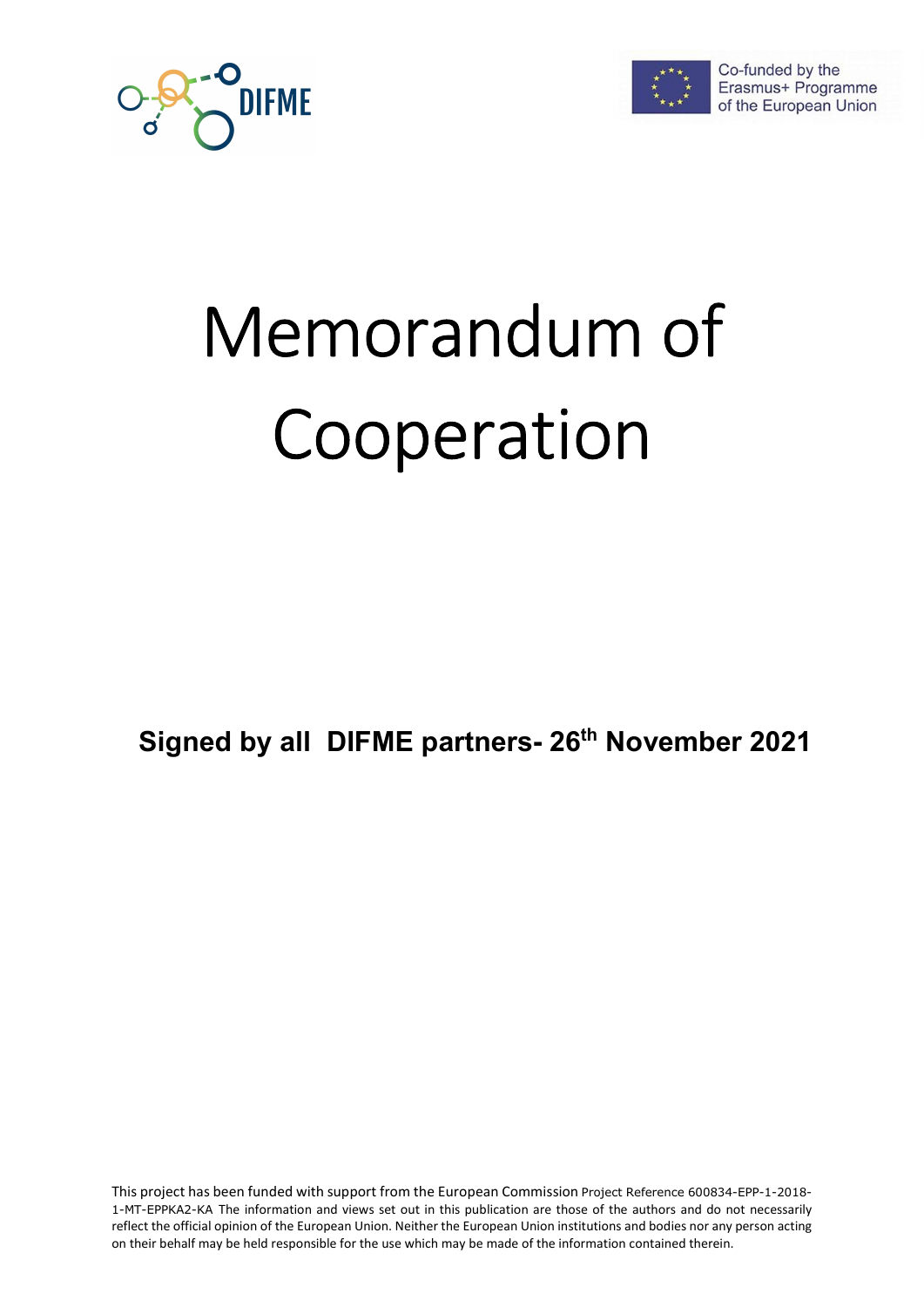



# MEMORANDUM OF COOPERATION **BETWEEN** THE PARTNERS OF THE DIFME PROJECT

- 1. Malta Business Bureau with acronym MBB(hereinafter referred to as 'P1'), with headquarters in 64, The Exchange Buildings, Republic Street, Valletta ,Malta, duly represented by Joe Tanti (Chief Executive Officer)
- 2. University of Malta (hereinafter referred to as 'P2'), with headquarters at the University of Malta Msida, MSD 2080, Malta, duly represented by Prof Alfred J. Vella (Rector)
- 3. Technological University Dublin (hereinafter referred to as 'P3'), with headquarters in Park House, Grangegorman, 191 North Circular Road, Dublin 7, D07 EWV4, Ireland, duly represented by Prof David FitzPatrick (President)
- 4. Fab Practice Limited (hereinafter referred to as 'P4'), with headquarters in Building 6500E, Cork Airport Business Park, Kinsale Road, Cork, Ireland, duly represented by Damian O'Neill (Director)
- 5. AINTEK SYMVOULOUI EPICHEIRISEON EFARMOGES YPSILIS TECHNOLOGIAS EKPAIDEFSI ANONYMI ETAIREIA with acronym IDEC SA (hereinafter referred to as 'P5'), with headquarters in 96 Iroon Polytechneiou Avenue, 18536, Piraeus, Greece and duly represented by of IDEC SA, Metaxia (Xenia) Chronopoulou (Vice President)
- 6. University of West Attica with acronym UNIWA (hereinafter referred to as 'P6'), with headquarters in 250 Thivon & P. Ralli, Aigaleo 12243 Greece, duly represented by, Prof. Dr Panagiotis Kaldis , Rector

This project has been funded with support from the European Commission Project Reference 600834-EPP-1-2018- 1-MT-EPPKA2-KA The information and views set out in this publication are those of the authors and do not necessarily reflect the official opinion of the European Union. Neither the European Union institutions and bodies nor any person acting on their behalf may be held responsible for the use which may be made of the information contained therein.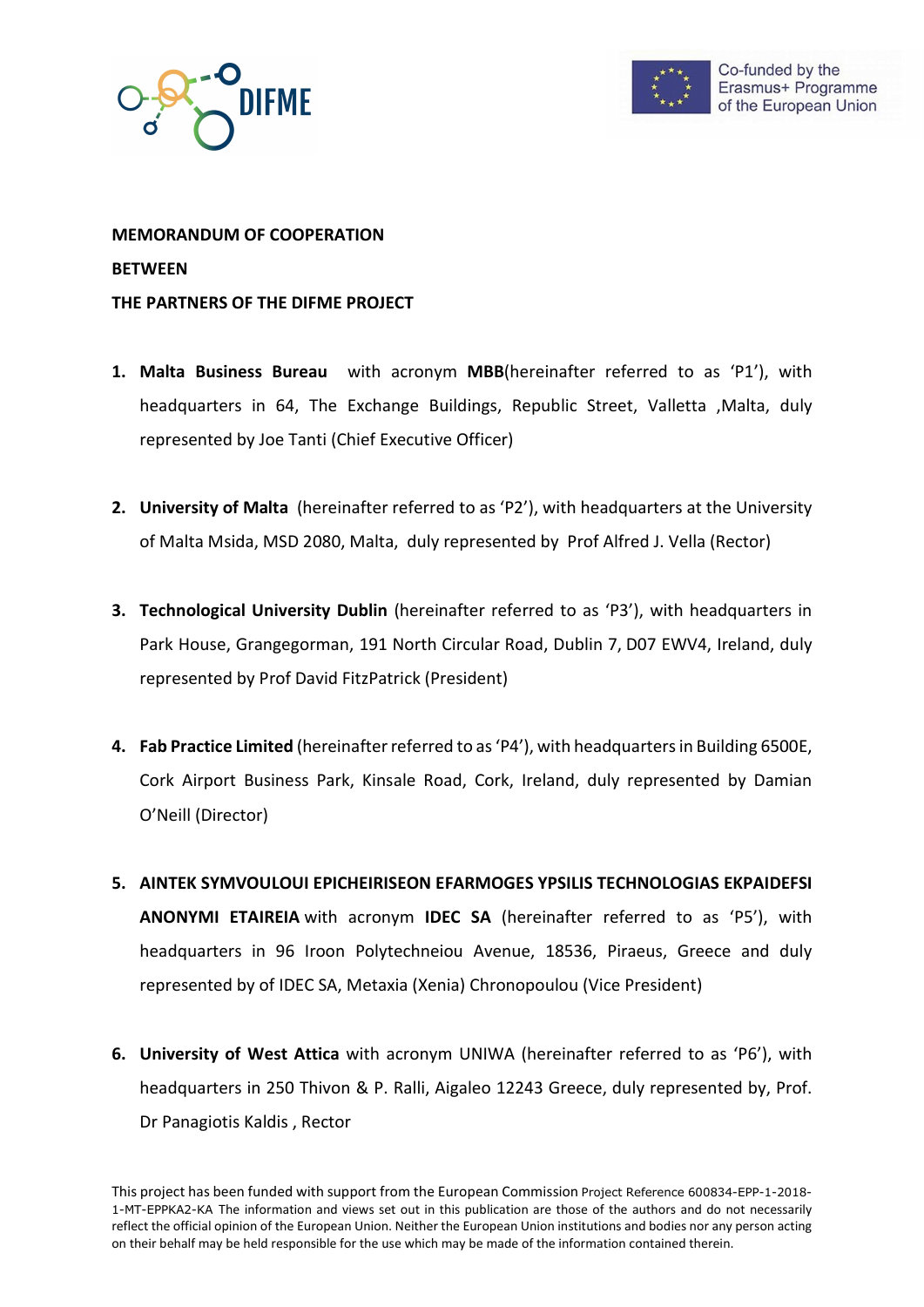



- 7. ISOB GmbH (hereinafter referred to as 'P7'), with headquarters in Adolf Schmetzer Str. 32, D-93055 Regensburg, duly represented by Alexander Krauss (CEO)
- 8. Ostbayerische Technische Hochschule Regensburg with acronym OTH Regensburg (hereinafter referred to as 'P8'), with headquarters in Präsidium Postfach 12 03 27 93025 Regensburg Germany, duly represented by Prof. Dr Wolfgang Baier (President)
- 9. Eurocrea Merchant (hereinafter referred to as 'P9'), with headquarters in Via Domenico Scarlatti 30, Milan duly represented by Gennaro Falco (Legal Representative )
- 10. University of National and World Economy with acronym UNWE (hereinafter referred to as 'P10'), with headquarters in Student Town "Hristo Botev", 1700 Sofia, Bulgaria duly represented by Prof. Dimitar Dimitrov (Rector)
- 11. Stichting Incubator (Inqubator Leeuwarden) (hereinafter referred to as 'P11'), with headquarters in Turfmarkt 11, 8911 KS Leeuwarden, The Netherlands, duly represented by Lennard Drogendijk (Managing Director)

(Hereinafter referred to individually as "a Party" or collectively as "the Parties").

#### PREAMBLE:

- (i) Having regard to the respective mandates of the Parties and taking note of the progress achieved so far in the exchange of information and expertise between the Parties;
- (ii) Considering that it is within the common interest of the Parties to enhance further their cooperation in certain areas, while avoiding duplication of efforts and overlaps in their respective activities and ensuring the best use of available resources.

This project has been funded with support from the European Commission Project Reference 600834-EPP-1-2018- 1-MT-EPPKA2-KA The information and views set out in this publication are those of the authors and do not necessarily reflect the official opinion of the European Union. Neither the European Union institutions and bodies nor any person acting on their behalf may be held responsible for the use which may be made of the information contained therein.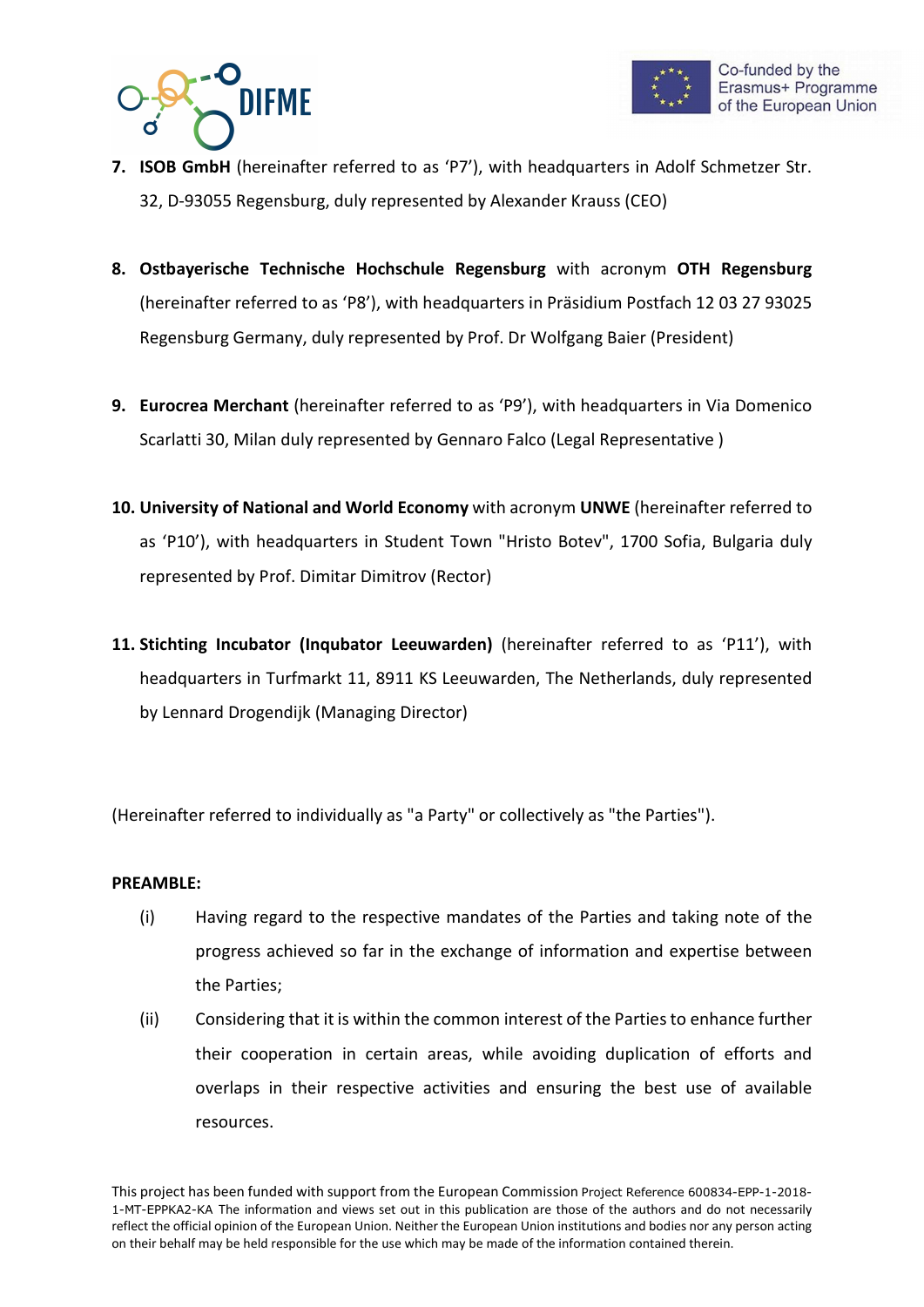



Therefore, in consideration of the mutual interest above, the Parties have agreed the following:

### 1. PURPOSE:

The purpose of this Memorandum of Cooperation (MoC) is to provide for a framework of cooperation and determine specific working arrangements between the Parties as well as to establish a communication channel, with a view to effectively cooperate in matters of common interest, in particular the field of activities identified in this MoC, based on the principles common interest, reciprocity and complementarity.

#### 2. SCOPE:

Cooperation between the Parties encompasses in particular, but is not limited to, the following areas:

- (i) Exchange of information with the intention of establishing a further Plan of Development for joint activities, namely a project to create common certification;
- (ii) Based on the common interests and concerns, to form a Special Interest Group (SIG), entitled ''European Forum for Entrepreneur Financial Literacy and Digital Skills' to which CEDEFOP and the European Commission will also be invited
- (iii) Further consultation of one another on matters of common interest.

#### 3. LEGAL NATURE:

(i) This MoC is a statement of intent and does not create any enforceable rights or obligations. The Parties will fulfil their tasks under this MoC on a best-effort basis;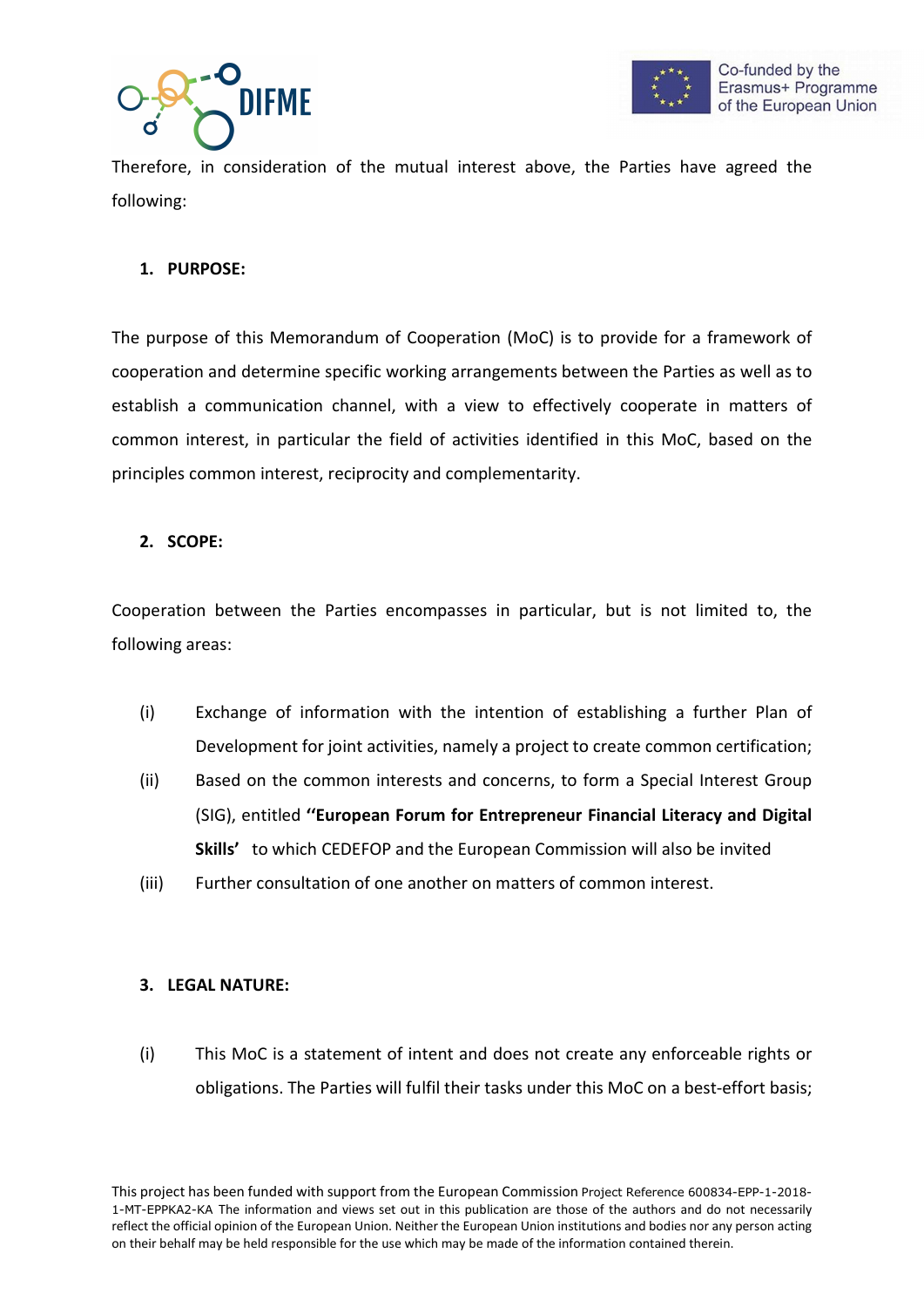



(ii) This MoC does not modify or supersede any European Union law or any national laws nor does it affect any provisions under other multilateral or bilateral agreements in force and applicable to the Parties.

#### 4. IMPLEMENTATION:

This MoC will be implemented by mutual agreement and consultation (if/as necessary) between the Parties.

#### 5. CONFIDENTIALITY:

Each Party will ensure that information received on the basis of this MoC will be treated in accordance with applicable laws and regulations governing the processing and release of information. Sharing of information shall safeguard the legitimate rights of third parties, including their Intellectual Property rights. When exchange of data that is not publicly available takes place, confidentiality requirements shall apply as foreseen in the Parties' founding legal acts or other relevant legislation and the Parties respect each other's confidentiality policy. Unauthorised use and processing of data provided by a third party for the benefit of another party shall not be allowed.

#### 6. APPLICABILITY, AMENDMENT & TERMINATION:

- (i) The Parties will begin to cooperate under the framework of this MoC as of the last date of signature;
- (ii) This MoC may be amended at any time with the written consent of all Parties;
- (iii) Any party may drop out of this MoC following the provision of three (3) months' written notice to the other Parties.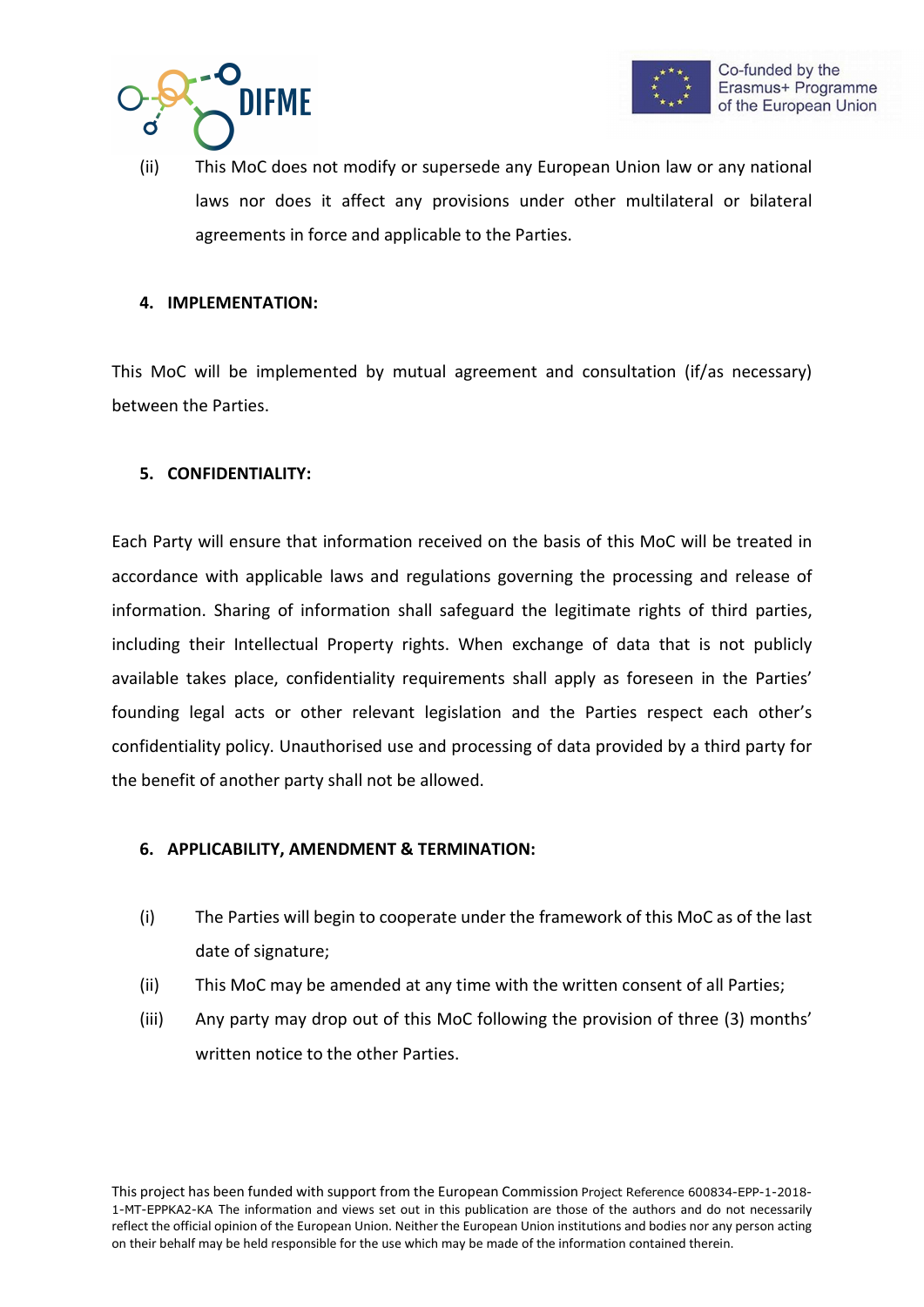



IN WITNESS WHEREOF, the Parties have signed this MoC in two (2) original copies, one of which will be retained by the signatory party and the other collected by the project's lead partner, i.e., P1:

# P1.Malta Business Bureau with acronym MBB

Joe Tanti Chief Executive Officer

# P2. University of Malta

Alfred J. Vella

Rector

## P3. Technological University Dublin

David FitzPatrick

President

# P4. Fab Practice Limited

Damian O'Neill Director

# P5. AINTEK SYMVOULOUI EPICHEIRISEON EFARMOGES YPSILIS TECHNOLOGIAS EKPAIDEFSI

#### ANONYMI ETAIREIA with acronym IDEC SA

Metaxia (Xenia) Chronopoulou

Vice President

#### P6. University of West Attica with acronym UNIWA

Panagiotis Kaldis

Rector